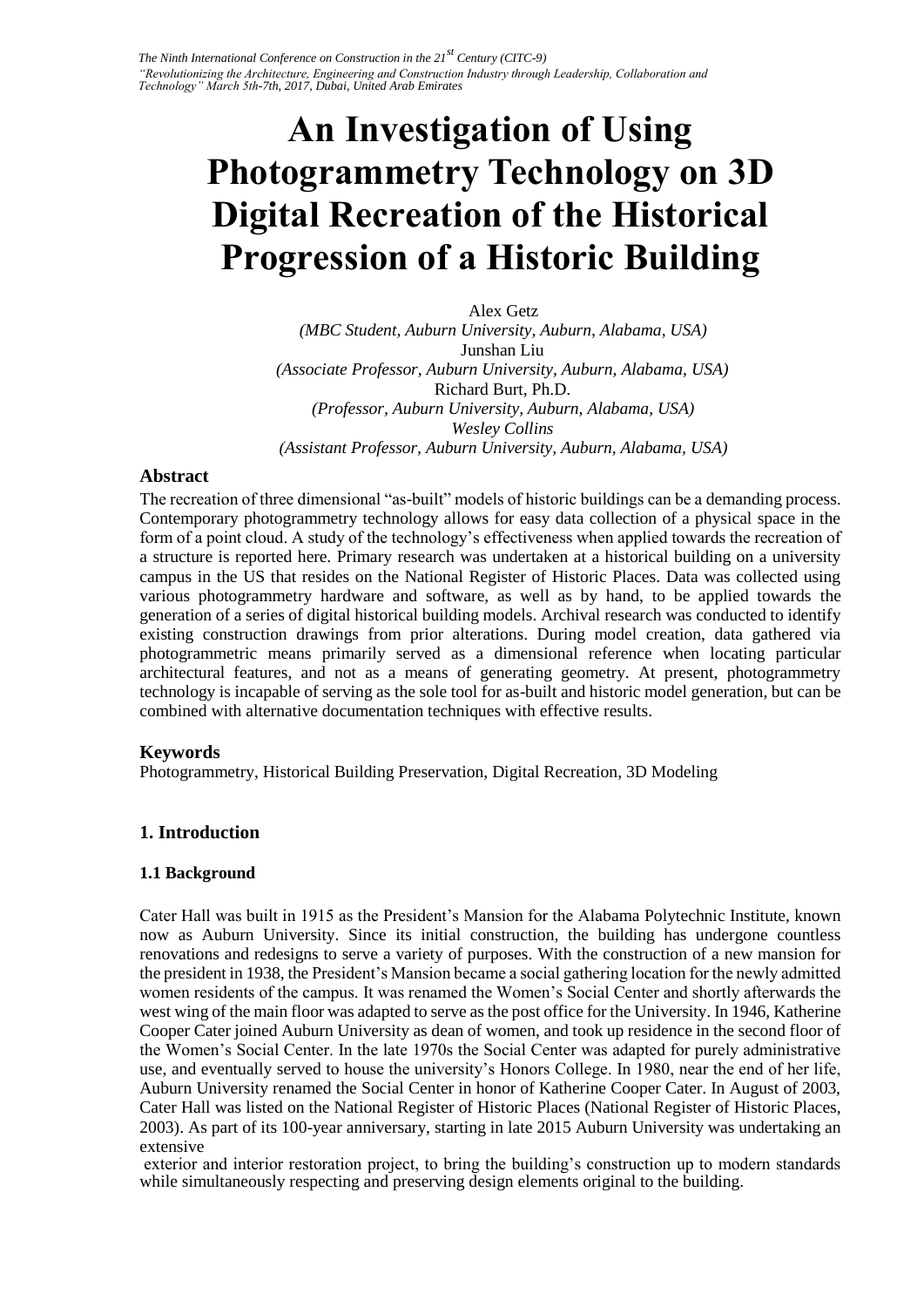While Cater Hall's historic development has rich ties to Auburn University's heritage and culture, there are large gaps in its documentation since original construction commenced. The original building drawings have been lost to time. While a wide number and variety of renovation drawings and historical photographs exist presently, the historic progression of the building's interior, from both an architectural and design perspective, is largely left to guesswork. An in-depth investigation into the building's physical evidence during the renovation process using modern technology such as photogrammetry and BIM, combined with an all-inclusive examination of archival documents will allow an opportunity to create comprehensive 3-dimentional digital models detailing the construction and design of Cater Hall throughout its lifespan.

#### **1.2 Photogrammetry Technology and Its Applications to Building Documentation**

Photogrammetry in the present day is a technology utilized to capture three-dimensional data. The technology is dependent upon traditional photographic capture and requires a number of different images taken of the same object from different perspectives. Photogrammetry applications are able to identify corresponding points and edges within various images and match them spatially to create referential relationships between various elements (Zalama *et al*., 2011). Photogrammetry is universally valued for its economic feasibility and relative ease of recording. However, this advantage is offset to a degree by the technology's inefficiency in capturing geometry and unadorned surfaces. Due to its reliance on identifying and matching similar points in like images, the two primary errors within photogrammetry processing are caused when there are no visibly discernable points to match, or when identified points are mismatched, creating erroneous geometry (Alshawabkeh and Haala, 2004).

Photogrammetry has served as an effective and economical recording tool for a variety of disciplines, including topography, archaeology, biology, and forensics (Ginovart *et al.*, 2014). As it relates to construction and architecture, photogrammetry has high potential for as-built documentation and can serve as an effective tool in the management and documentation of ongoing activity and maintenance work (Zalama *et al*., 2011). Additionally, the point clouds generated from photogrammetry processing can serve as representations of a space and are regularly utilized throughout new construction, renovation, and facility management projects (Bosche *et al.,* 2015). As previously stated, photogrammetry has high appeal in building application due to the low cost and time investment required relative to other comparable technologies. Another aspect of photogrammetry with high benefit, particularly when working within historic building environments, is its ability to work remotely from the documented object, with no requirement for direct contact between the object and the capture device (Ginovast *et al.,* 2014).

#### **1.3 Technology as Applied to Historic Building Recreation**

Historical building documentation can tend to prioritize an accurate representation of existing conditions, with an emphasis on the reality of a building's deterioration. Extra attention is often given towards capturing the cracks and texture alterations resulting from the effects of time, in advance of repair or simply as means to document the effects of time (Grussenmeyer *et al.,* 2002). Photogrammetry and other technologies can be highly effective for accurately displaying the surface conditions of the present (Al-kheder *et al.*, 2009).

As voiced by Volk *et al.,* modeling of existing conditions within BIM can be "a time-consuming and error-prone process (2014)". The potential applications of effective as-built modeling seem to be extremely valuable, but depending on the level of detail needed, often require a synthesis of multiple technologies whose strengths complement each other's weaknesses (Fai *et al.,* 2011). Volk *et al.,* states that the use of BIM and imaging technologies "is only appropriate with precise, unambiguous and relevant up-to-date information (2014)"; pointedly identifying that a successful use of technologies requires advanced data collection, often beyond that which technology alone is capable. The level of detail required for the recreated model has a direct correlation to the amount of data and processing time required (Volk *et al.*, 2014). Additionally, a high level of detail requirement for modeling can greatly decrease the ability to automate the process and in turn increase the amount of manual intervention required (Tack *et al.*, 2011). Current technologies have a wide array of effective application within the building industries, but as relates to the documentation and digital recreation of existing buildings, there are many issues requiring further study in order to overcome.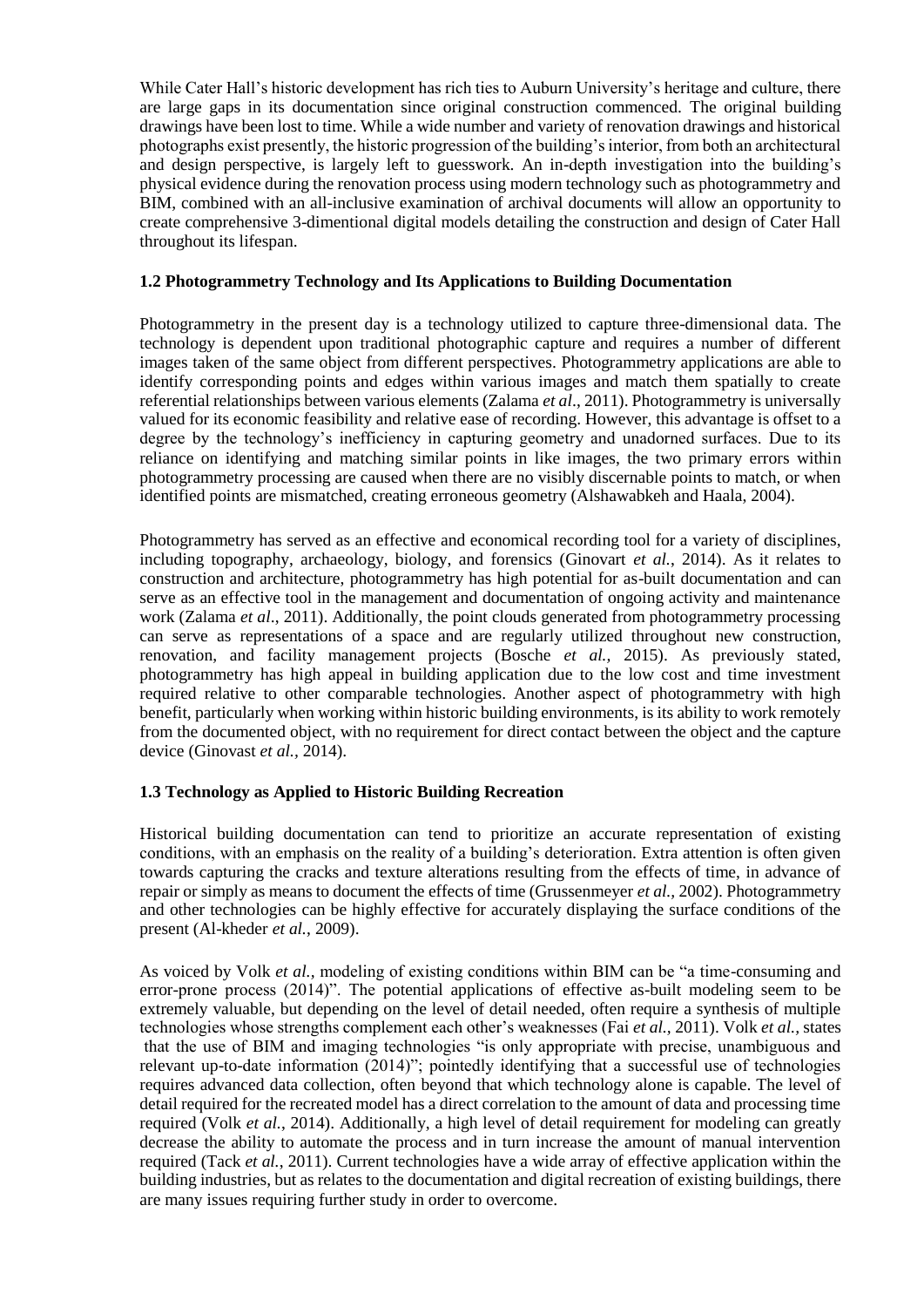## **2 Methodology**

## **2.1 Research Design**

In order to recreate the interior of Cater Hall in a digital model form, dimensional information needed to be collected as it pertains to the interior layout and locations of architectural features. This information was gathered from existing archival construction drawings, hand measurements taken onsite, and photogrammetry data generated through on-site collection. With a goal of accurately representing Cater Hall as it existed at various timeframes throughout its lifespan, accurate capture of physical anomalies witnessed on location during building renovation was crucial in overcoming the limitations presented through the lack of comprehensive construction drawings.

To assess the effectiveness of photogrammetry and other technological data collection instruments in the application towards digital building recreation, it was necessary to collect data through traditional means to serve as a control variable. The archival drawings and information gathered from the examination of physical evidence during the Cater Hall interior renovation served the dual purposes of affirming or not the validity of photogrammetry data collected.

### **2.2 Archival research**

While information representing all of the interior renovation and additions performed in Cater Hall since its conception in 1915 do not exist, a fair number of construction drawings and specifications were maintained by the Auburn University Facilities Department. Research was undertaken with consent and assistance from personnel in the facilities management department to collect and digitize any pertinent existing information relating the Cater Hall.

### **2.3 Collection of Physical Building Evidence**

As the interior renovation commenced in 2015, Cater Hall was visually examined daily in search of anomalous elements that might serve as an indicator of prior alterations. When anomalous elements were identified, photographic evidence was generated detailing the extent of the anomalies. Additionally, hand measurements were taken to identify the locations of anomalies. Architectural finish samples were collected where salvageable for study and integration into the final models.

#### **2.4 Photogrammetry Technologies as Applied to Cater Hall**

Photogrammetry was selected as the primary technology for data collection due to its cost and ease-ofuse advantages over laser scanning technology. Two different photogrammetry technologies were utilized by the researchers for data collection. The first was software named Agisoft Photoscan Professional, a photogrammetry program designed to work in conjunction with user-generated photographs in order to build a 3D point cloud. The second was a handheld photogrammetry scanning hardware, Trimble DPI-8 Handheld Scanner, which creates a 3D point cloud during the scanning process that is then processed in the software named Trimble Realworks.

#### **2.5 Data Analysis and Building Recreation**

Collected data was analyzed in conjunction with the creation and construction of 3D models of Cater Hall. In the development of partition layout within the models, archival drawings served as a primary data source. The dimensional data inherent in the generated 3D point clouds then functioned as an effective tool in reproducing intricate architectural detailing and locating said architectural elements. Image capture of identified onsite anomalies was cross-referenced against both archival drawings and point clouds to identify within the building's history the time period during which adjustments took place. The combination of onsite measurements, archival drawings, and photogrammetry-generated 3D point clouds allowed for verification of dimensional and locational data to ensure a high level of accuracy.

Trimble SketchUp Pro was selected as the software for digital model recreation. BIM modeling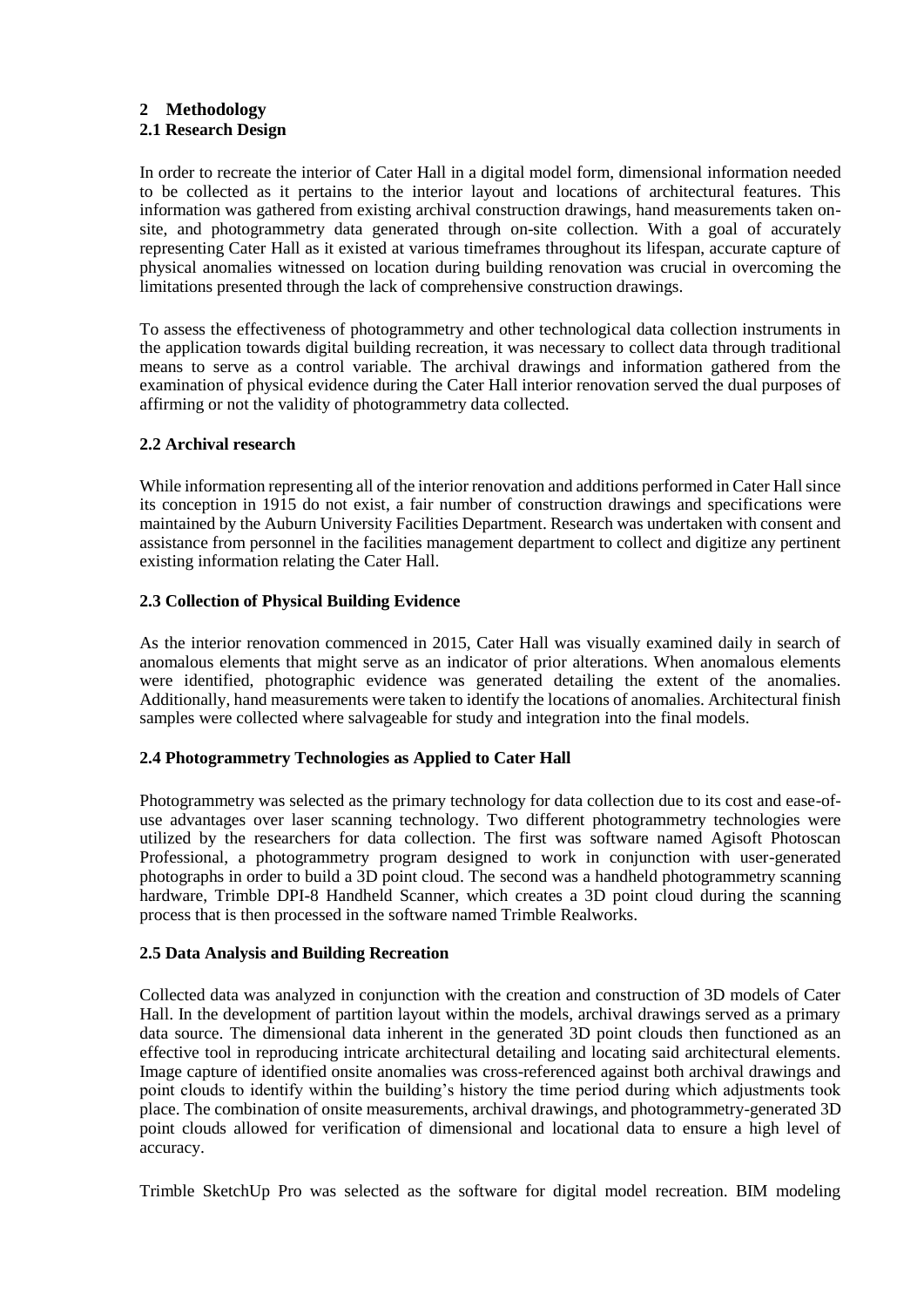software, such as Autodesk Revit was evaluated but ultimately not utilized for several reasons. The parametric functionality of BIM modeling contained no inherent value to the recreations of Cater Hall due the difficulty of identifying material information within an existing structure, and impossibility of identifying no longer present materials from past time frames. Additionally, SketchUp allows for simpler generation of detailed geometric shapes for inclusion in the model. Finally, the DPI-8 handheld scanner and Realworks software are owned by Trimble, who also owns SketchUp. This shared ownership of multiple software and hardware allowed for easier distribution of data between programs.

#### **3. Results and Discussion**

#### **3.1 Timeframe of Model Creation**

With the objective of generating 3D digital models of Cater Hall's interior representative of various timeframes from the building's history, it was necessary to first establish which periods best represented the greatest level of interior architectural evolution. This information was then compared to the archival information and physical evidence collected to isolate time periods which could be recreated with a high degree of accuracy. Careful consideration of all the archival information and a thorough study of Cater Hall's evolutionary history identified the six distinct time periods as ideal for digital recreation. These six tie periods are shown on a timeline in Figure 1.:



*Figure 1: Time line of the six distinct time periods identified for the digital recreation of Cater Hall.*

#### **3.2 Application of Data to Model Creation**

Independent 3D digital models were created for each of the six distinct time periods. Modeling progressed in three phases; 1) the development of floor plans, 2) the creation of component parts, and 3) the integration of the two into a final model state.

Initially, floor plans were established for each period, using archival drawings as the primary indicator of interior partition layout and opening locations. While measurement information was present in most archival drawings, this information often conflicted with onsite measurements taken of like-structures during research. Best judgments were made when conflicting information occurred with a prioritization of as-built measurements and thoughtful consideration given to locational consistency of building elements. A sample floor plan developed for 3D modeling and the plan view of its final 3D Sketchup model is shown in Figure 2. Component parts were developed for specific architectural details, such as doors, windows, frames, columns, molding, and others. Data collected through traditional onsite measurements and photogrammetry point clouds were useful in ascertaining the slight measurements associated with more nuanced architectural details. When integrating the components into the floor plans and building towards final models, all sources of data served equally essential roles in locating and validating the specific placements of architectural elements.

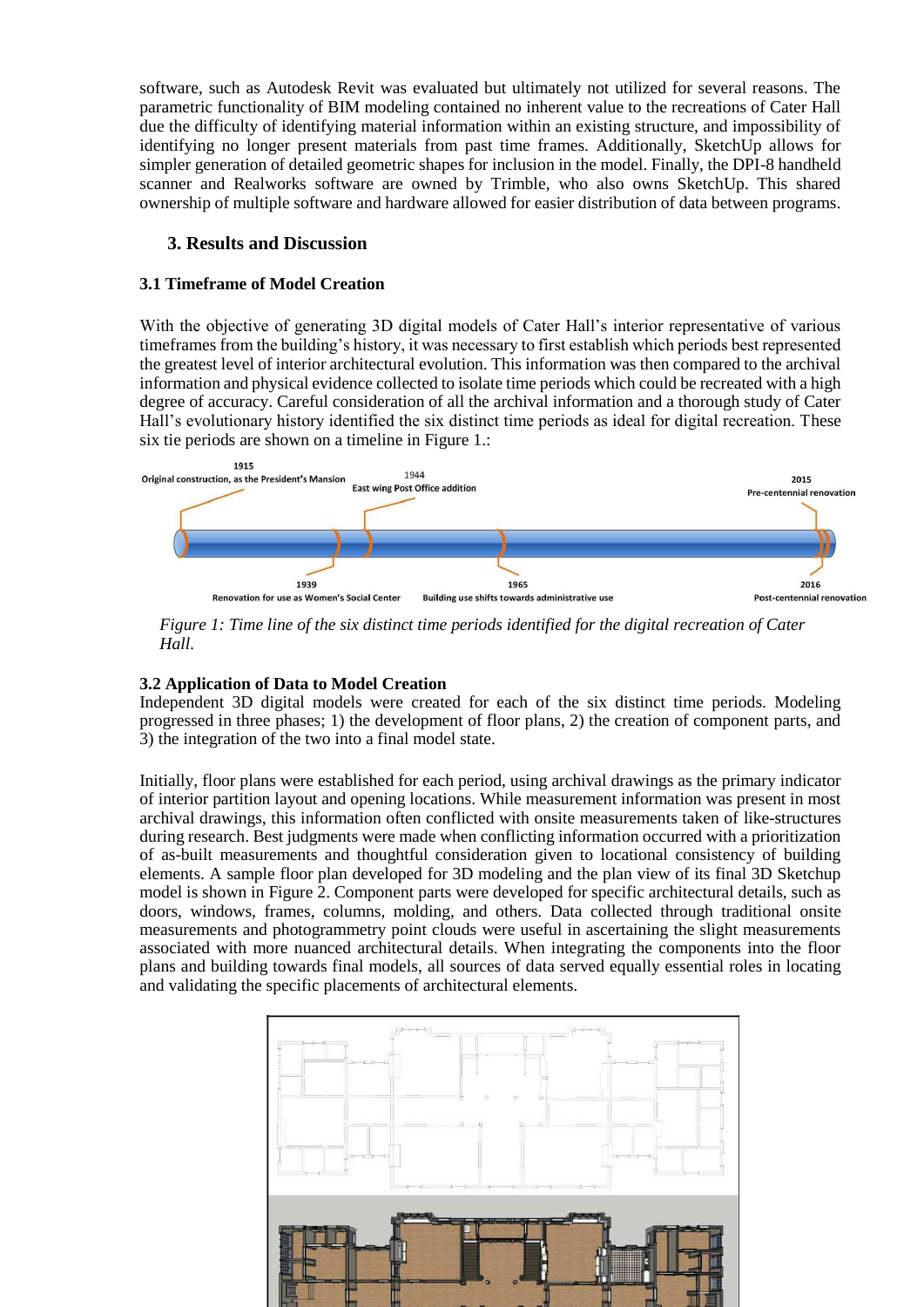#### *Figure 2: Recreated 1939 floor plan (above) and textured section cut (in Trimble Sketchup) from 1939 model (below).*

#### **3.3 Archival Drawings**

As the archival construction drawings from past years were impossible to verify against current building conditions, except for where original building elements or orientations remained unchanged, models were created with an assumption of consistency between drawn building plans and the ultimate constructed product. A majority of both the central wing of the first floor and the second floor of Cater Hall were verifiably unchanged, in terms of partition layout and the presence of architectural features, from the original building construction to present day. This allowed opportunity to check onsite measurements against those documented in the drawings to make determinations when dimensional inconsistencies presented themselves. As documented during demolition, existing original walls have been re-finished many times since inception. As such, consideration was given to account for minor shortenings in recorded dimensions to account for the buildup of surface coatings over time.

Several archival drawing sets included elaborate detailing of specific architectural elements, allowing for a high level of confidence in their recreation. In the case of elements no longer present, measurements listed were considered accurate where no conflicting data existed. Trim detailing is outlined and measured in the 2015 interior renovation drawings, which provided baseline measurements, verifiable against dimensional data collected onsite.

#### **3.4 Physical Anomalies**

Throughout 2015 and 2016, as demolition and renovation commenced in Cater Hall, careful attention was given towards the identification of anomalous elements demonstrating prior building adjustments. Noted anomalies indicative of physical adjustments of partitions, windows or doors, and trim rarely presented new information, but served as further certification of shifts or notations detailed in archival drawings.

To demonstrate the anomaly identification process, a variety of wallpapers were uncovered in rooms known to serve as bedrooms originally. Consultations with experts confirmed that the discovered wallpapers would have been typical for bedroom décor. Additionally, the design was consistent with patterns popular at the time of Cater Hall's original construction. While the specific wallpaper's original manufacturer and manufacturing time was not discovered, it is with high confidence an assumption can be made that it was original. With limited physical wallpaper specimens to draw from, an exact repeat pattern recreation was impossible. All wallpapers were recreated as accurately as possible to best represent the design intent of the original architecture, if not the exact original design (Figures 3).



*Figure 3: Original wallpaper (left) and digital recreation for 3D modelling (right)*

#### **3.5 Agisoft Photoscan Photogrammetry Data**

The application of the Agisoft Photoscan Professional (Photoscan) software was ill-suited for the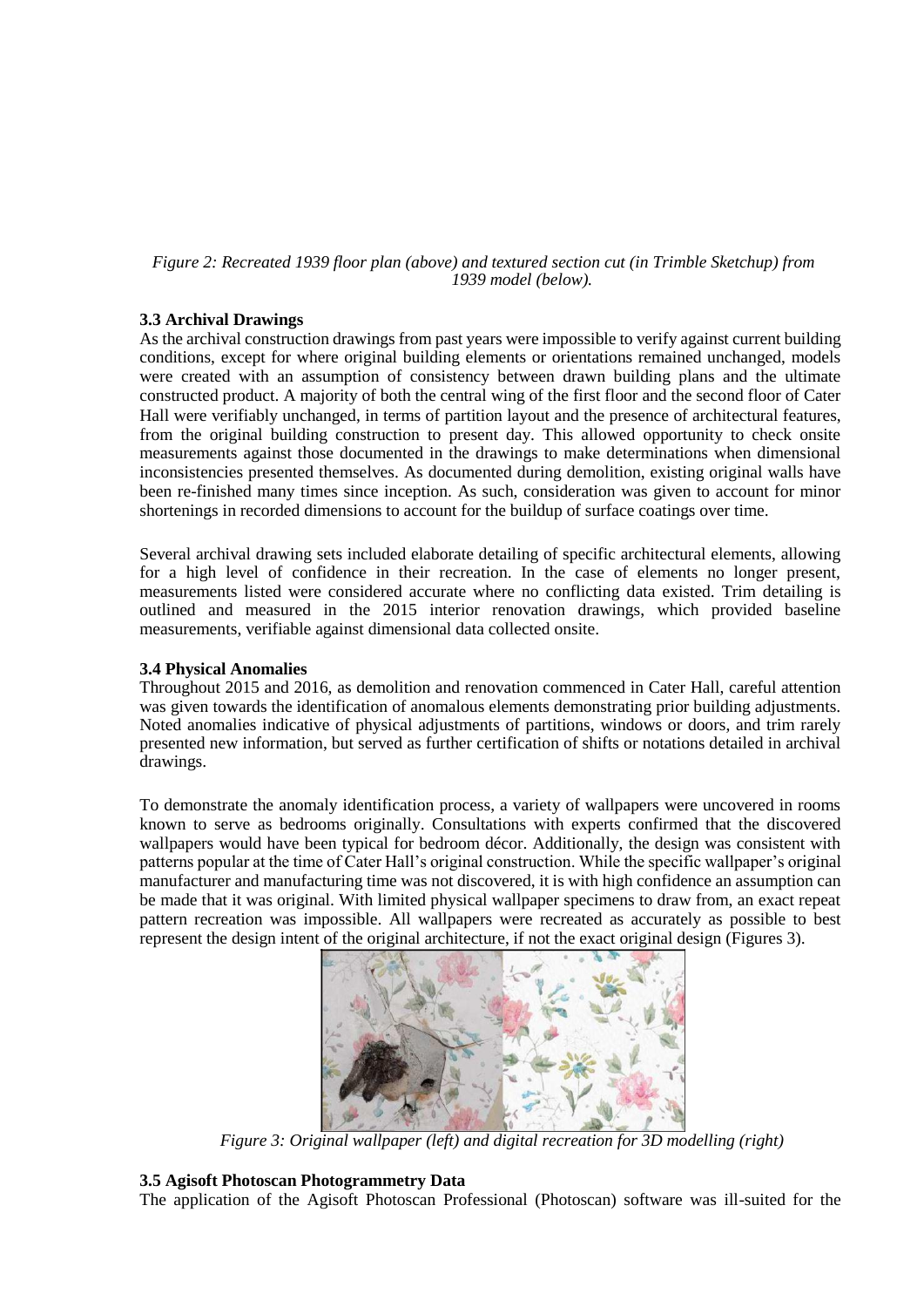creation of point clouds representing an interior space. Photogrammetry typically is unable to properly capture and match points in locations with large, blank walls with undefinable features. While Cater Hall has a plethora of distinguishable architectural features in any given room, there were frequently large sections of blank wall that challenged Photoscan and its ability to create an accurate representation of the spaces. When blank walls were present, Photoscan was generally able to match points along the seams between walls and floors, but would leave large gaps with no point information in the blank areas of the walls, such as the grey areas showing in a Photoscan model in Figure 4. This could be remedied by manually matching points, however due to the large number of photographs being matched for any given room, the immense amount of time required rendered this approach ineffective.



*Figure 4: Point cloud generated within Agisoft Photoscan, with informational gaps present along uniform surfaces*

Photoscan showed promise in generating more localized point clouds that were focused in on a specific architectural detail, in contrast to an entire room. However taking this approach required a selective removal of unwanted matched points before the generation of the dense point cloud, a process that was also somewhat timely and at times imprecise. Once a dense point cloud was created, surface meshes could be added to create a geometric model. The point clouds and resulting meshes served as strong visual representations of the replicated area or detail, but were not suited for direct integration into a model. With the establishment of a scale within the point cloud, Photoscan was better suited towards providing dimensional data and allowing for digital measurement checks of anything contained within a scan. However, this benefit was infrequently used, as the ability to generate accurate dimensional data required highly accurate scaling of the model.

#### **3.6 Trimble DPI-8 Captured Point Cloud Data**

While the Trimble DPI-8 Scanner struggled with capturing and recreating blank wall surfaces in a way similar to Photoscan, its ability to visualize and review data as it was being captured helped to eliminate some of the more time-consuming elements of photogrammetry typical with Photoscan. As the onscreen display visually recreated the space being scanned and incorporated a color rating system to represent the integrity of the data collected, the DPI-8 served as a very efficient tool for data capture. Upon completion of a scan, a point cloud is immediately generated and users can visually verify the results on the scanner. A large benefit that this provides the DPI-8 over Photoscan is that by the time the data is exported for processing in software, the user has a strong assurance of the cohesiveness and quality of the source data.

When opened within the scanner's data processing software named Trimble Realworks on a computer, the data captured by DPI-8 could be evaluated in point cloud form. Individual point selections could be made, surface meshes could be generated, and dimensional data could be assessed. The resulting surface meshes suffered from some of the same planar inconsistencies that affected Photoscan, but were generally more accurate (Figure 5). Unfortunately, the created surface meshes, while accurate representations of existing conditions, were not easily editable to adjust appearances for previous time frames. Although Trimble Realworks offers an alternative geometry generation tool allowing users to draw out geometric shapes and areas scaled directly to the size and shape of the cloud, its interface for such task is visually difficult for extensive use for this research project.

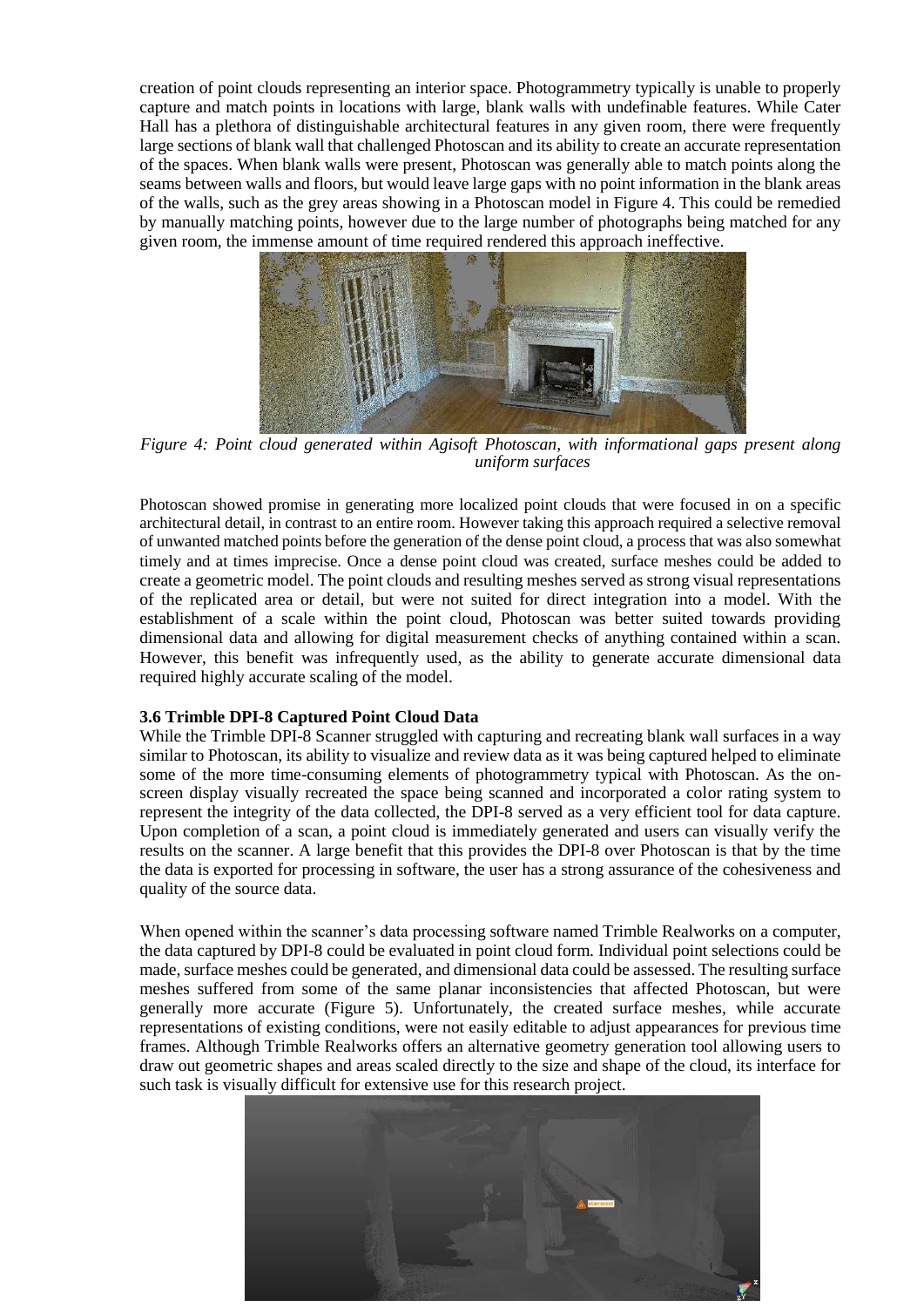### *Figure 5: Point cloud generated with Trimble DPI-8 as viewed within Trimble Realworks software*

Ultimately, Realworks most effective tool in application towards model generation was its ability to check dimensional measurements. Unlike Photoscan, which requires establishment of scale, the DPI-8 is able to map the point cloud to an accurate measurement scale as a scan is created. Measurements recorded within Realworks were consistently accurate to within ¼ inch of hand measurements taken, with greater inconsistencies occurring infrequently enough to be attributable to human error from hand measurements.

While the photogrammetry technology utilized was not suited for direct geometry creation from the generated point clouds, three complementary branches of data were ultimately collected which could be used in conjunction with one another to verify the integrity of locational and dimensional data. The archival building drawings provided extensive dimensional data for details represented, most drawing sets were generated as a guide for the work to be done, and do not represent true, as-built conditions. By using the data collected from photogrammetry technologies and measurements taken by hand in conjunction with the archival drawing, measurements could be triangulated to confirm accuracy.

## **4. Conclusion**

Recreating an existing building in a digital as-built state, while an involved task, is not an impossible one. Simultaneous collection of dimensional information and visual documentation of the general layout and appearance of building elements are crucial to constructing an accurate recreation. Photogrammetry exists as a technology with the potential to combine these two key elements into a seamless process, with the possibility to expedite the production of an end-product. Figures 6a and 6b show the final 3D Digital Model of Cater Hall (2016: post-centennial renovation).



*Figure 6a: 3D model view of the first floor after the 2016 renovation*



*6b: 3D model sectional view after the 2016 renovation.*

The application of photogrammetry to the documentation and recreation of existing buildings is consistent with the technology's typical uses within the building construction industry. Its ability to capture an existing state and represent it in a highly accurate point cloud has the potential to greatly expedite the documentation process when compared to traditional, hand-measurement techniques. However, photogrammetry is also limited for its applications in the design and construction due to lack of accuracy and quality. If the demand for accurate as-built building recreations increases, the technology may progress beyond serving as a referential tool and be able to offer better geometry creation options in hardware or software form. The application of photogrammetry in the world has widely ranged throughout a variety of occupations, and continued research into its possible uses has the potential to simultaneously identify to its developers the greatest areas requiring advancements and generate innovate new applications for the technology.

## **5. References**

Al-kheder, S., Al-shawabkeh, Y., Haala, N., 2009. Developing a documentation system for desert palaces in Jordan using 3D laser scanning and digital photogrammetry. Journal of Archaeological